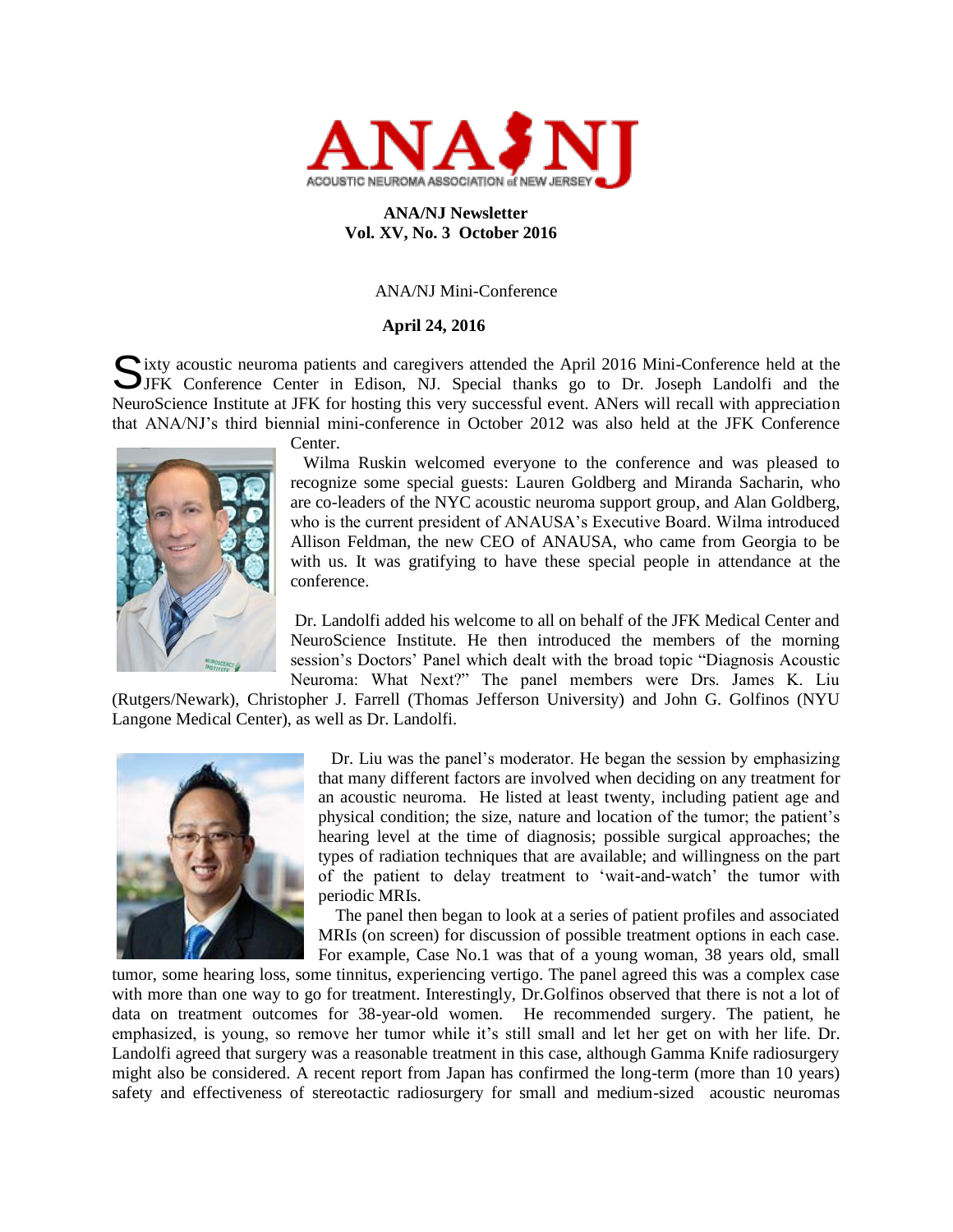treated with a median marginal dose of  $12.8 \text{ Gy}$ .<sup>1</sup> There was one main caution: "To retain serviceable hearing, it is important to apply GKS treatment while patients retain Gardner-Robertson Class 1 hearing."<sup>2</sup> In other words, those patients who begin with good hearing are most likely to retain good hearing after treatment. Dr. Farrell commented that low-dose fractionated radiation (Linac) is designed to improve hearing preservation. It's essential to protect the cochlea, which can withstand a radiation dose of only about 4Gy.<sup>3</sup> Dr. Farrell speculated during the Q&A that the primary determinant for type of treatment in Case No.1 might not be age or hearing preservation, but rather the patient's vertigo. That is, in view of the patient's vertigo, surgery might be most appropriate: "In patients with true vertigo, surgically cutting the vestibular nerve at the time of tumor removal is often the fastest and best way to help with this debilitating symptom."

 During the discussion for Case No. 1, no mention was made of 'wait-and-watch' as an option. Dr. Liu finally disclosed that the patient was actually treated by retrosigmoid surgery.

 The panel moved on to cases involving large tumors. A critical discussion took place on the current practice of sub-total removals of large tumors followed by radiation treatment of 'residuals'. <sup>4</sup> For the large tumor being viewed on screen at the time, a two-stage procedure did not appear to be warranted.

 The final MRI viewed by the panel was a case of neurofibromatosis type 2 (NF2) showing an example of very large bilateral acoustic neuromas. Treating this rare inherited condition (only about 5% of AN patients) is very difficult. The panelists noted limited success with the very expensive drug *avastin* (costing about \$13,000 per month). Clinical trials for other, possibly less expensive drug therapies are underway.<sup>5</sup>

 The afternoon session of the conference began with a presentation on "Balance and Cognitive Issues" by Dr. M. Lucia Jimenez, who is Director of the Elmhurst Physical Therapy & Balance Center in Queens, NY. Dr. Jimenez earned her MA at NYU and holds a degree as Doctor of Physical Therapy (DPT) from the University of Montana. Her presentation, which made use of slides prepared by VEDA, the Vestibular Disorders Association, was excellent for showing how AN-related vestibular disorders can affect us in many different and often unsuspected ways. In addition to dizziness, vertigo or imbalance, vestibular disorders can lead to feelings of anxiety or panic, loss of confidence, depression and general 'brain fog' malaise that may require special types of vestibular rehab therapy. To help, there are different types of vestibular specialists available, as Dr. Jimenez's presentation made clear. She recommended checking out the valuable VEDA website [\(www.vestibular.org\)](http://www.vestibular.org/), which provides a directory of vestibular specialists, a resource library of downloadable booklets, support group information and a 'Forum' for VEDA members. The association also maintains a page on Facebook.

<sup>1</sup> T.Hasegawa et al, "Long-term Safety and Efficacy of Stereotactic Radiosurgery for Vestibular Schwannomas: Evaluation of 440 Patients More than 10 Years after Treatment with Gamma Knife Surgery," *Jour Neurosurgery*, 118 (March 2013).

<sup>&</sup>lt;sup>2</sup> T.Hasegawa et al, "Factors Associated with Hearing Preservation after Gamma Knife Surgery for Vestibular Schwannomas in Patients Who Retain Serviceable Hearing," *Jour Neurosurgery*, 115 (December 2011).

<sup>3</sup> See Dr. John Lipani's discussion of types of fractionated radiosurgery in the *ANA/NJ Newsletter* (June 2013). Newsletter online at [www.ananj.org.](http://www.ananj.org/)

<sup>4</sup> For partial removals and 'residuals,' see the *ANA/NJ Newsletter* (Sept 2015 & April 2016).

<sup>5</sup> As for example at NYU Langone Medical Center. See *ANA/NJ Newsletter* (April 2015), the report on clinical trials by researcher Dr. Matthias Karajannis.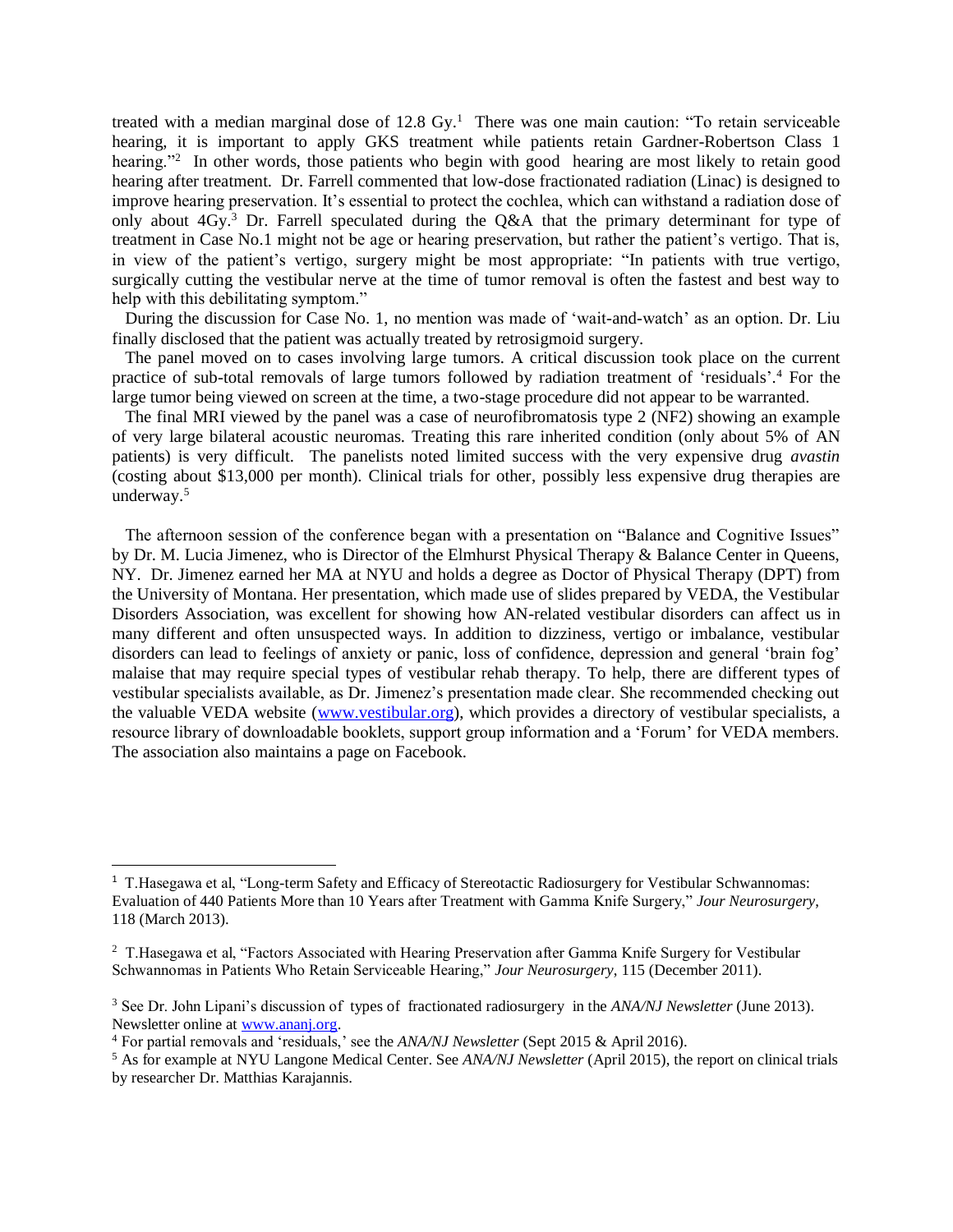

 Following Dr. Jimenez's presentation, the lights in the auditorium were dimmed and the "Meditation Workshop" conducted by Nancy Rothman brought the conference attendees to a quiet and restful end of the day. Dr. Rothman, who has her PhD degree in chemistry, has been practicing many forms of yoga and meditation for over 20 years and finds that successful meditation allows one to breathe deeply and let go of outside concerns and worries. She led the group in sample meditation exercises and discussed the basic principles and techniques involved. We thank her for demonstrating the benefits of meditation.



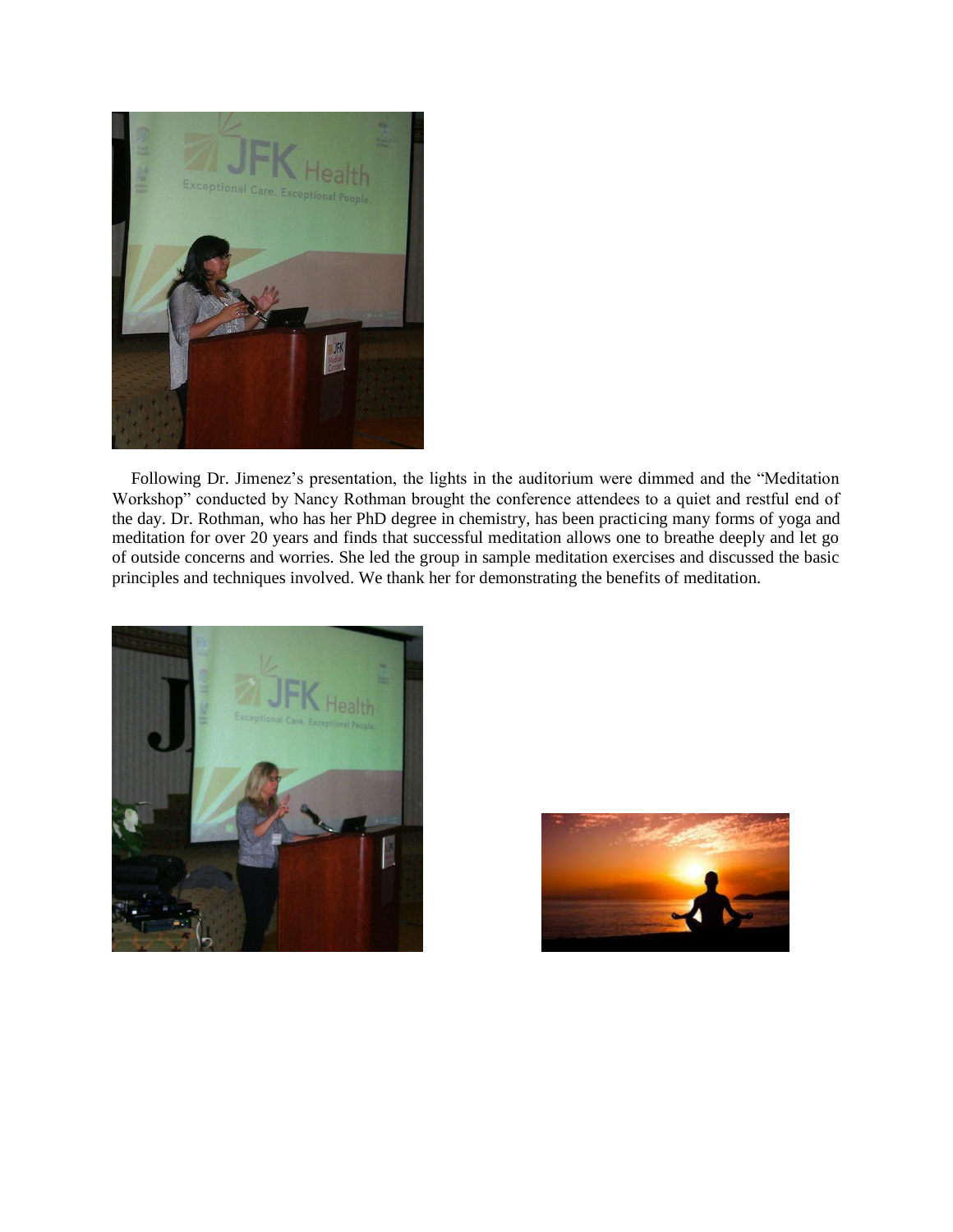## **From Where I Sit: Some Observations** by Dick Barker

Hi, this is your editor writing. I've been doing the ANA/NJ newsletter for many years now. What have I observed over the years about acoustic neuroma (AN)? Here are some thoughts  $\sim$ 

 First of all, I've been impressed that AN has been able to bring patients and doctors together year after year for serious discussion at local support group meetings or regional and national conferences. There's a very impressive support network for AN. Why is this? After all, AN isn't what you'd call an everywhere, TV-known deadly brain tumor; it's quite rare, benign, and treatable, successfully, in a variety of ways. Some of the small ones don't even need to be treated, just watched to see if they're going to become troublemakers down the line.

 I don't want to make light of the matter; these ANs can cause a lot of trouble, especially if they're not spotted early on and become overly large. In fact, it was troubling to me to learn that some ANs can be asymptomatic. And the more cases of AN I've read about or have heard described at meetings, the more I've concluded that these things are just downright annoyingly unpredictable. They are a real challenge. Maybe this is why they've consistently generated so much doctor-patient interest and beneficial exchange of ideas in support group settings? What is the best surgical approach to avoid a recurrence of the tumor? Will the tumor respond to radiation treatment? Why do some ANs grow slowly, while others grow rapidly, or stop growing altogether? What about tinnitus? Why is this happening or continuing to happen after treatment? And what about memory loss? headache? balance issues? fatigue? So what is this thing called acoustic neuroma? I gotta talk to someone about this! There's a lot to talk about. Maybe this is why patients and doctors need to get together so often.

I've thought a lot about the history of radiation treatment for AN, which is natural, I suppose,

since I had Gamma Knife radiation in 1991 – successfully, I might add. What has interested me is how radiation, in its various forms, has now become an accepted treatment for AN, whereas twenty years or so ago the usual view about radiation among doctors was "the sky is falling!" There were some "You'll fry your brain" warnings. My own ENT was obviously upset when I declined surgery. The Internet had just got going about that time and things could get really nasty on the Web, not just about surgery vs. radiation, but also single-session vs. multiple-session radiation. Patients were taking sides. NIH stepped in to organize a special Consensus Development Conference on Acoustic Neuroma (1991) that proclaimed, cautiously: "Radiation therapy is a treatment option limited in current practice primarily to patients unable or unwilling to undergo otherwise indicated surgery." This was the controversy Dr. Farrell (Thomas Jefferson University) had in mind at our Mini-Conference in 2014 when he commented about how happy he was that the "Man vs. Machine" years were over. He could now speak freely about fractionated radiotherapy as a treatment option for AN. We've been noting that surgeons are now quite receptive to the idea that partial removals of ANs might be followed by radiation treatment for residuals. I'm not sure that all this was a generational thing; that is, that it takes about 20 years or so for a young group with new ideas to replace an old group with outmoded ideas. My own experience has been that older people (like me) are very receptive to new ideas.

 The increase in the number of patients opting for Wait-and-Scan management of their ANs (now about 20%) has been of great interest to me. I think the increase reflects how patients have become more knowledgeable about AN growth behavior. The Internet has been a big factor in this. If I had known more about Wait-and-Scan in 1991, I might have delayed having radiosurgery for my 1.2 cm tumor. A good friend of mine did just that 20 years ago for his 1.7 cm tumor and he has had no regrets. He's still Waitand Scan! But I worry now about ANs being so very unpredictable -- what works for one patient may not work for another. Also, there's the recent discouraging news that Wait-and-Scan patients run the risk of progressive hearing degeneration even though periodic MRIs show no tumor growth. To be safe, this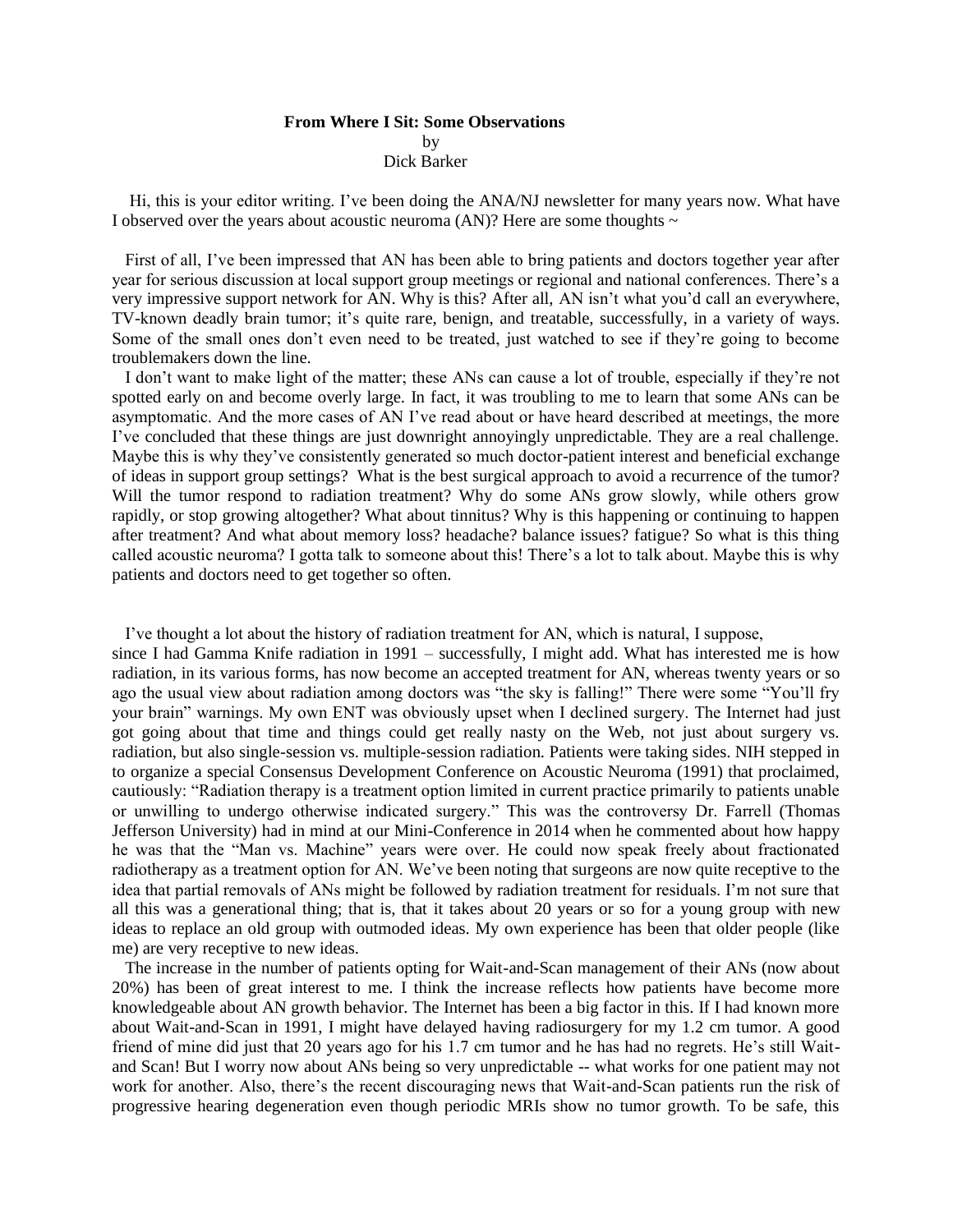means doing careful monitoring of hearing as well as having the MRIs to check for growth. It's been my observation that doctors are advising early 'hearing preservation' treatment (surgery or radiation) for even very small ANs. For patients, it's a tough call. I still remember that I went for treatment simply because I felt I had to 'do something.' There's a panic factor that kicks in for many of us when a doctor says brain tumor.

 I've observed that I'm not very good at advising about patient rehabilitation needs after treatment for AN. I lost hearing in my affected ear, but I've never bothered getting a hearing device, even though they've been getting better and better. For eye and facial nerve problems, headache and balance, ANA has some pretty good booklets, and I've looked at these. But I didn't experience any post-op problems in these areas. With Gamma Knife treatment, it was in and out and back to work. An episode with an abdominal aorta aneurysm in 2006 did wake me up to how traumatic a surgery could be, but even then I was quickly back to normal. Our association members used to talk a lot about rehab problems years ago, but now we mostly discuss treatment options and outcomes. I think it's because MRI is spotting most ANs while they're still small, so that facial nerve damage, for example, is not much of a problem these days. Instead, hearing preservation has become the big issue. And balance (or imbalance) has remained a big concern, although for some of us older folks it's undecided whether AN or AGE is the true culprit. "After it, therefore because of it" may not be the proper logic for explaining every medical problem that comes up in the years following the AN experience.

 Treatment for AN has come a long way since the early 1900s when surgeons were reporting anxiously on the number of post-op "survivors." The first complete removal of an AN with facial nerve preservation was in 1931; the first use of the microscope for AN surgery was in 1961; the first brain scan with CT (computer tomography) was in 1971; the first use of the Gamma Knife in the US for radiosurgery was in 1987; and MRI became the preferred modality for imaging at radiation centers in 1991. I was treated with the Model U Gamma Knife in 1991.The radiation dose at the margin was a high 17Gy. Dosages beginning in about 1992 have been lowered to 12-13 Gy and outcomes for patients have definitely improved. Radiation centers are still debating if the best way to deliver radiation for hearing preservation is by single session or by fractionation. There has been rapid improvement in microsurgery since 1961, and in radiosurgery/radiotherapy since 1991. The best neurosurgeons today are really very good at what they do; and the most recent model of the Gamma Knife is actually called "Perfection."

 But *Quo Vadis*? (Where are you going? What next?) This was the intriguing question at the end of a report on "Gamma Surgery for Vestibular Schwannoma" prepared in 1999 by the Gamma Knife team at the University of Virginia. The report observed: "The emergence of newer approaches in the management of these and other tumors. . . may someday make surgery with the microscope or the Gamma Knife obsolete. It is humbling to think just how primitive the act of physically cutting out a disease, disentangling it from normal structures, as it were, or for that matter treating it *in situ* with a burst of high energy, would seem in the perspective of time, no matter how refined and glamorous we make it look today." I'm optimistic that we have already moved into an exciting new time of genetic-molecular biology that will see great advancement in the treatment of acoustic neuroma.

•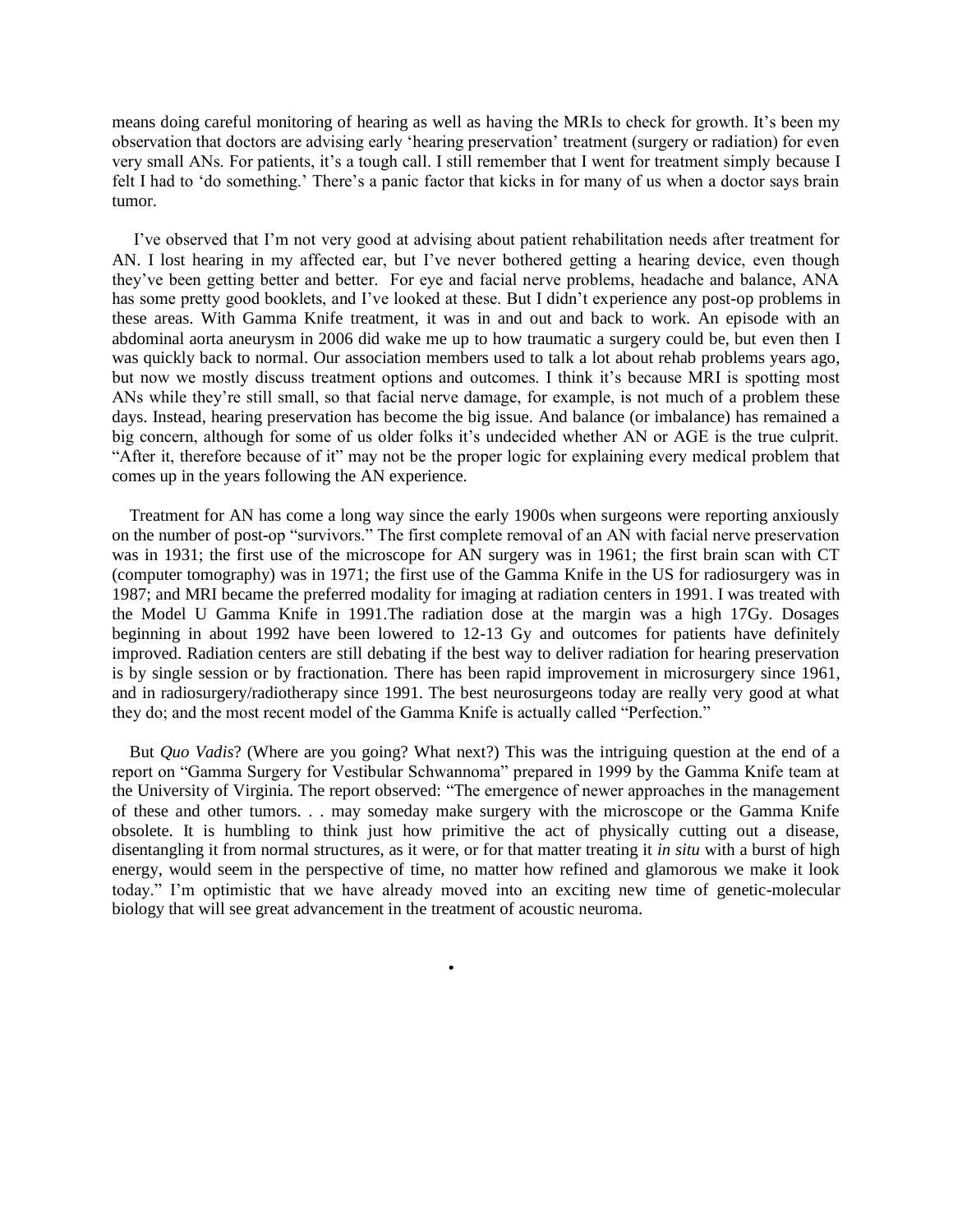#### **Notices**

● In N. Boari et al, "Gamma Knife Radiosurgery for Vestibular Schwannoma: Clinical Results at Long-term Follow-up in a Series of 379 Patients," *Jour Neurosurgery*, 121 (Dec 2014), researchers in Italy reported: "Patients who had vertigo, balance disorders, or facial or trigeminal impairment usually experienced a complete or at least significant symptom relief after treatment. However, no significant improvement was observed in patients previously reporting tinnitus." See abstract, [www.pubmed.gov.](http://www.pubmed.gov/)

● Weill Cornell in NYC (Dr. Samuel Selesnick) and several other medical centers in the US are seeking to collect data on long-term outcomes in patients having 'residual' tumor due to subtotal removal of a large acoustic neuroma 2.5 cm or more in diameter. For information about participating in this study, see "Acoustic Neuroma Subtotal Resection Study (A.N.S.R.S.)" at [www.ANAUSA.org.](http://www.anausa.org/)

● Two biologists, Itai Yanai and Martin Lercher, have written an important new book, entitled *The Society of Genes* (Harvard University Press, 2016), that directs attention to how much human genes work together to produce complex biological processes. They illustrate how the easy concept 'one gene – one function' must be qualified by the understanding that there are actually networks of cooperation at work among individual genes. Reviewer Joseph Swift (*Science*, 25 March 2016) writes: "Whereas many genes encode for proteins that perform a single monotonous task, such as breaking down a certain type of sugar or producing a skin pigment, there are others that serve such fundamental roles that their removal would lead to the crumbling of the genomic society altogether. Among the latter group are genes that manage the behavior of a host of other genes." One wonders, how does this relate to studies of the NF2 gene that has been identified as a key player in the genesis of acoustic neuroma?

# ~In Memory~

## **Israel Heilweil Doris Pagano Irving Serkin**

 *Long-time members/supporters of ANA/NJ. We extend sincere condolences to family and friends.*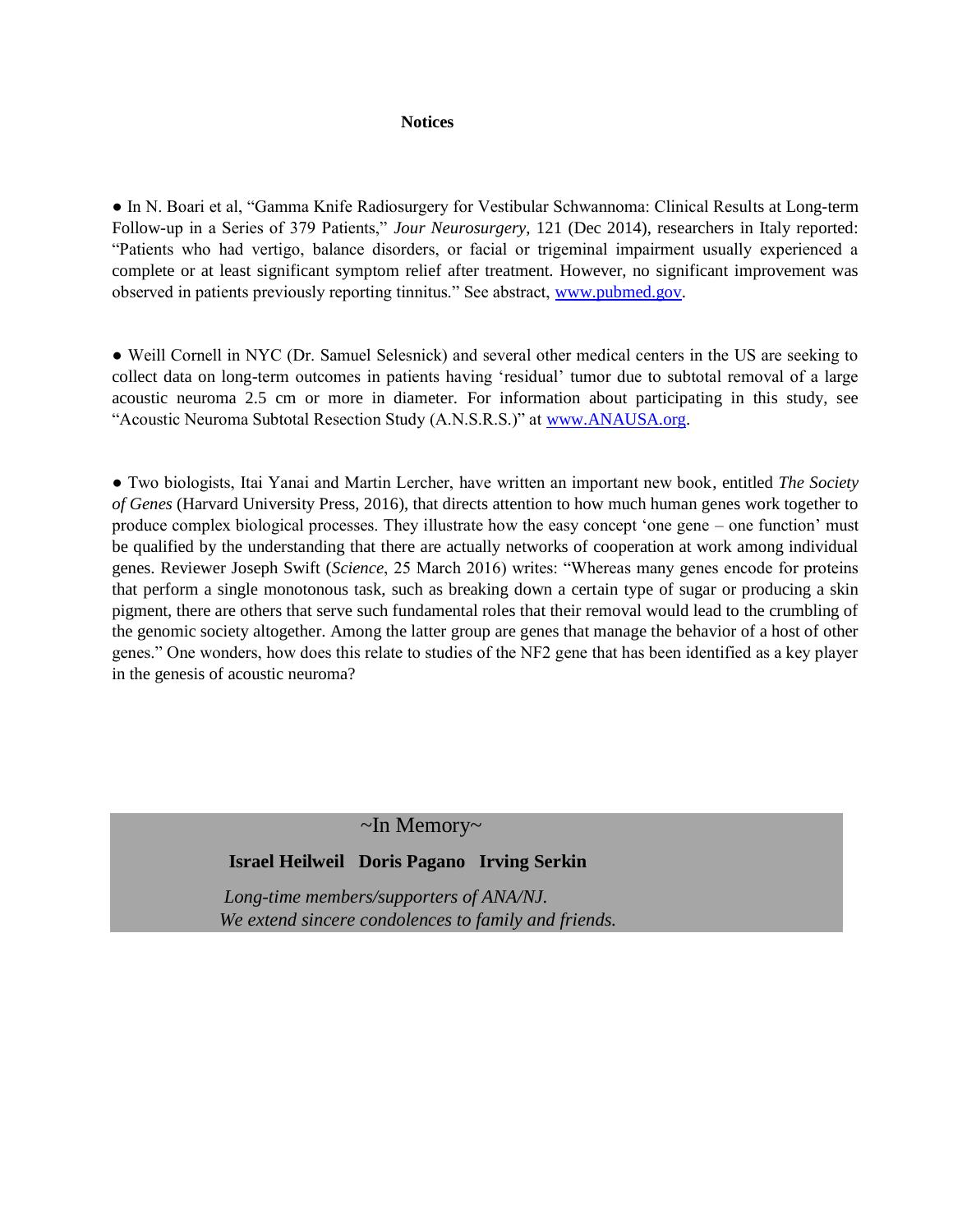

Fall 2016 Chapter Meeting

# *"Caring and Sharing" An Open Meeting for Patients, Family & Friends*

 **Sunday, October 23, 2016 1:30 – 4:00 pm**

 Mercer County Library System Lawrenceville Branch 2751 Brunswick Pike (Route 1 South) Lawrenceville, NJ 08648 609-882-9246

Refreshments Social Time

(Send RSVP and /or any questions to Wilma at **ananjinc@aol.com**, 609-510-9039)